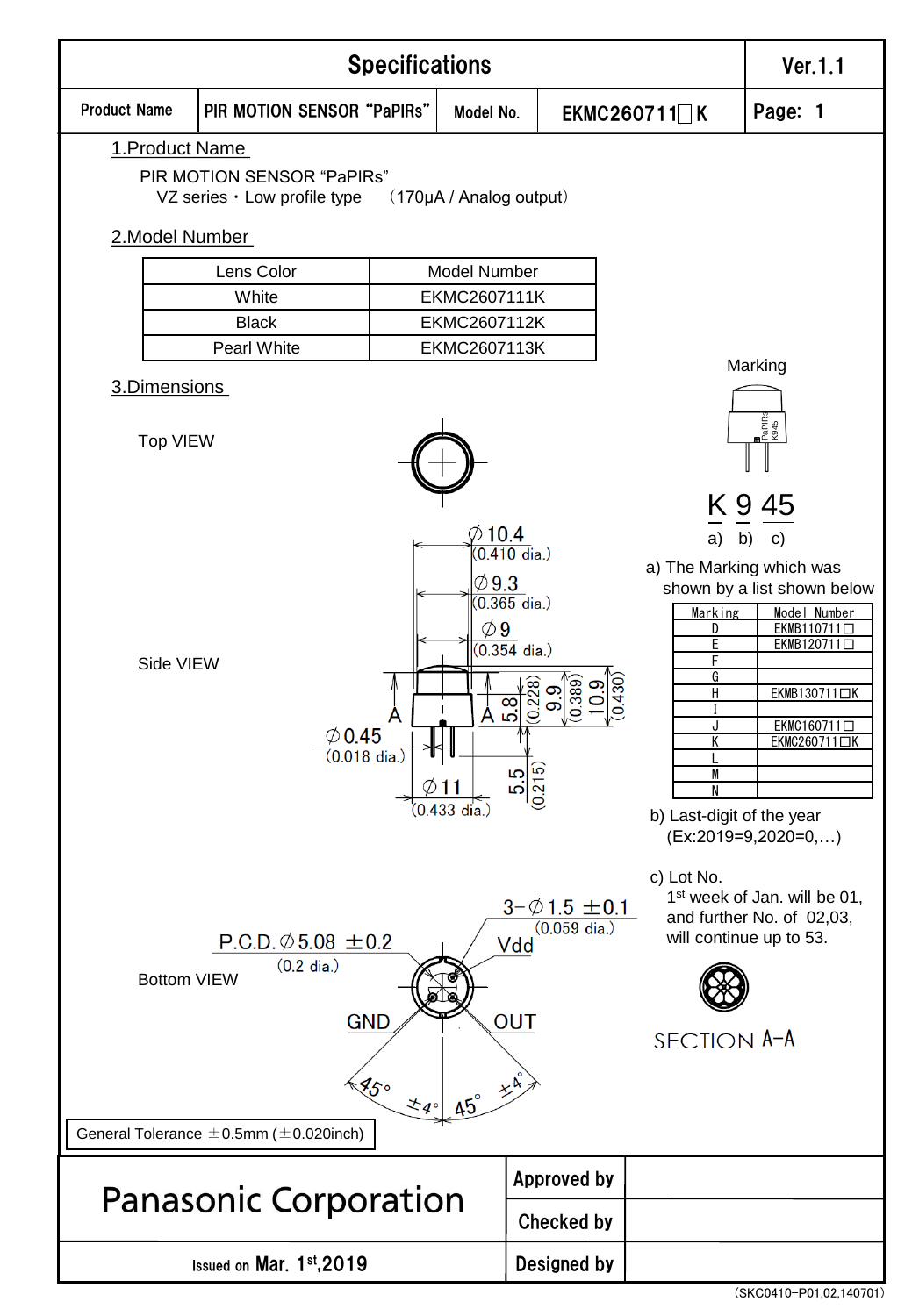|                     | Ver.1.1                    |         |
|---------------------|----------------------------|---------|
| <b>Product Name</b> | PIR MOTION SENSOR "PaPIRs" | Page: 2 |

#### 4.Characteristics

#### 4-1 Detection Performance

Conditions for measuring: Ambient temperature=25℃(77°F) Operating voltage=5VDC

|                                |                        | Value                            | Conditions concerning the target                                                |  |
|--------------------------------|------------------------|----------------------------------|---------------------------------------------------------------------------------|--|
| <b>X</b> Detection Sensitivity |                        | ±0.22V                           | 1. The temperature difference between<br>the target and the surroundings should |  |
| Detection<br>Area              | Horizontal             | $(\pm 45^{\circ})$<br>$90^\circ$ | be superior to $4^{\circ}C.(7.2^{\circ} F)$<br>2. Movement speed: 1.0m/s        |  |
|                                | Vertical               | $(\pm 45^{\circ})$<br>$90^\circ$ | 3. Target concept is human body                                                 |  |
|                                | Detection zones*<br>32 |                                  | (Size: Around $700 \times 250$ mm)<br>4. Detection range is 5m.                 |  |

※The detection range is about 5m however, depending on the target's speed and its temperature difference with the surroundings, detection can occur at a range superior to the value above. Therefore, before using, please confirm the detection characteristics under the usage environment. \*Refer to the "detection area" diagram in section 4-5.

4-2 Maximum Rated Values

|                            | Value                                                                               | Unit |
|----------------------------|-------------------------------------------------------------------------------------|------|
| Power Supply Voltage       | $-0.3 \sim 7.0$                                                                     | VDC  |
| Usable Ambient Temperature | $-20$ ~+60°C (-4~+140°F)<br>Do not use in a freezing or<br>condensation environment |      |
| Storage Temperature        | $-20$ ~+70°C (-4~+158°F)                                                            |      |

#### 4-3 Electrical Characteristics

Conditions for Measuring: Ambient temperature:25℃(77°F)

| Subject                                                    | Symbol | Min  | Avg. | Max | Unit       | Special mention |                                                       |
|------------------------------------------------------------|--------|------|------|-----|------------|-----------------|-------------------------------------------------------|
| <b>Operating Voltage</b>                                   | Vdd    | 3.0  |      | 5.5 | <b>VDC</b> |                 |                                                       |
| <b>Electrical Current Consumption</b>                      | Iw     |      | 170  | 350 | μA         | $Iout = 0$      |                                                       |
| <b>Output Current</b>                                      |        | lout |      |     | 200        | μA              |                                                       |
| Analog Output                                              | High   | Vh   | 1.9  |     |            | V               |                                                       |
| <b>Saturated Voltage</b>                                   | Low    | VI   |      |     | 0.2        | $\vee$          |                                                       |
| Output offset average voltage                              |        | Vos  | 1.0  | 1.1 | 1.2        | $\vee$          | Steady-state output<br>voltage when not<br>detecting. |
| Steady-state noise                                         |        | Vn   |      | 80  | 150        | mV              |                                                       |
| <b>Circuit Stability Time</b><br>(when voltage is applied) | Twu    |      |      | 30  | S          |                 |                                                       |

Issued on Mar. 1st,2019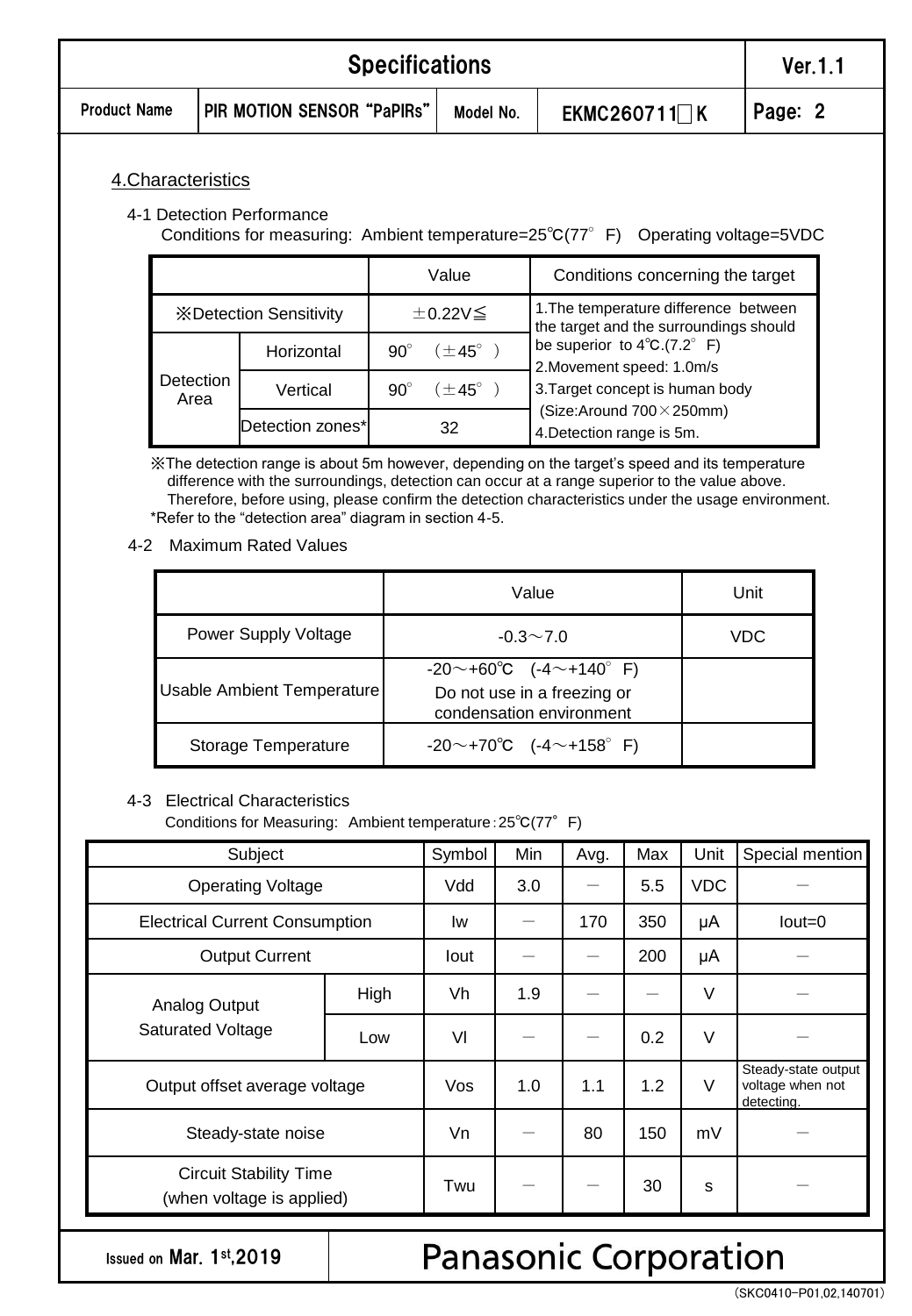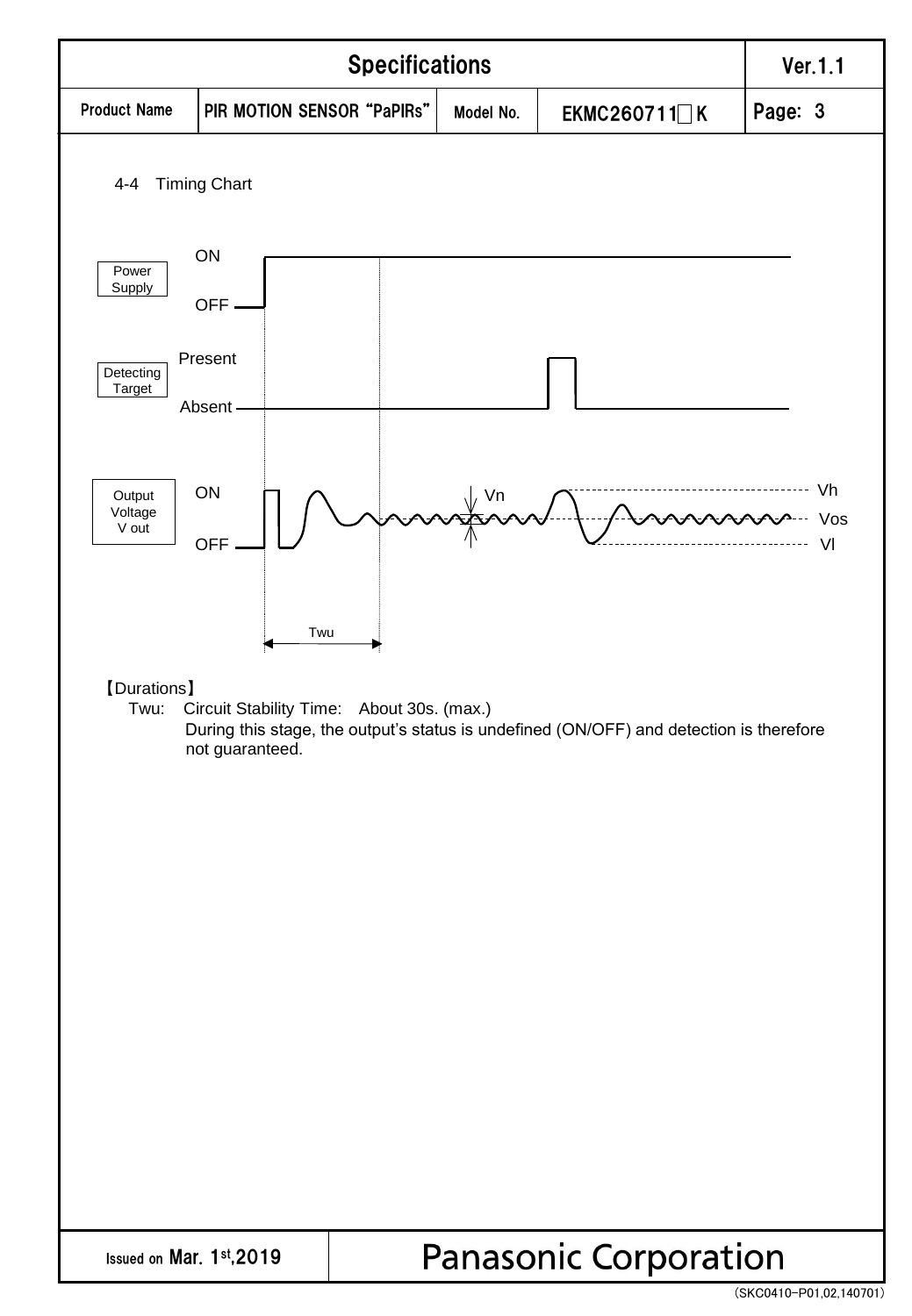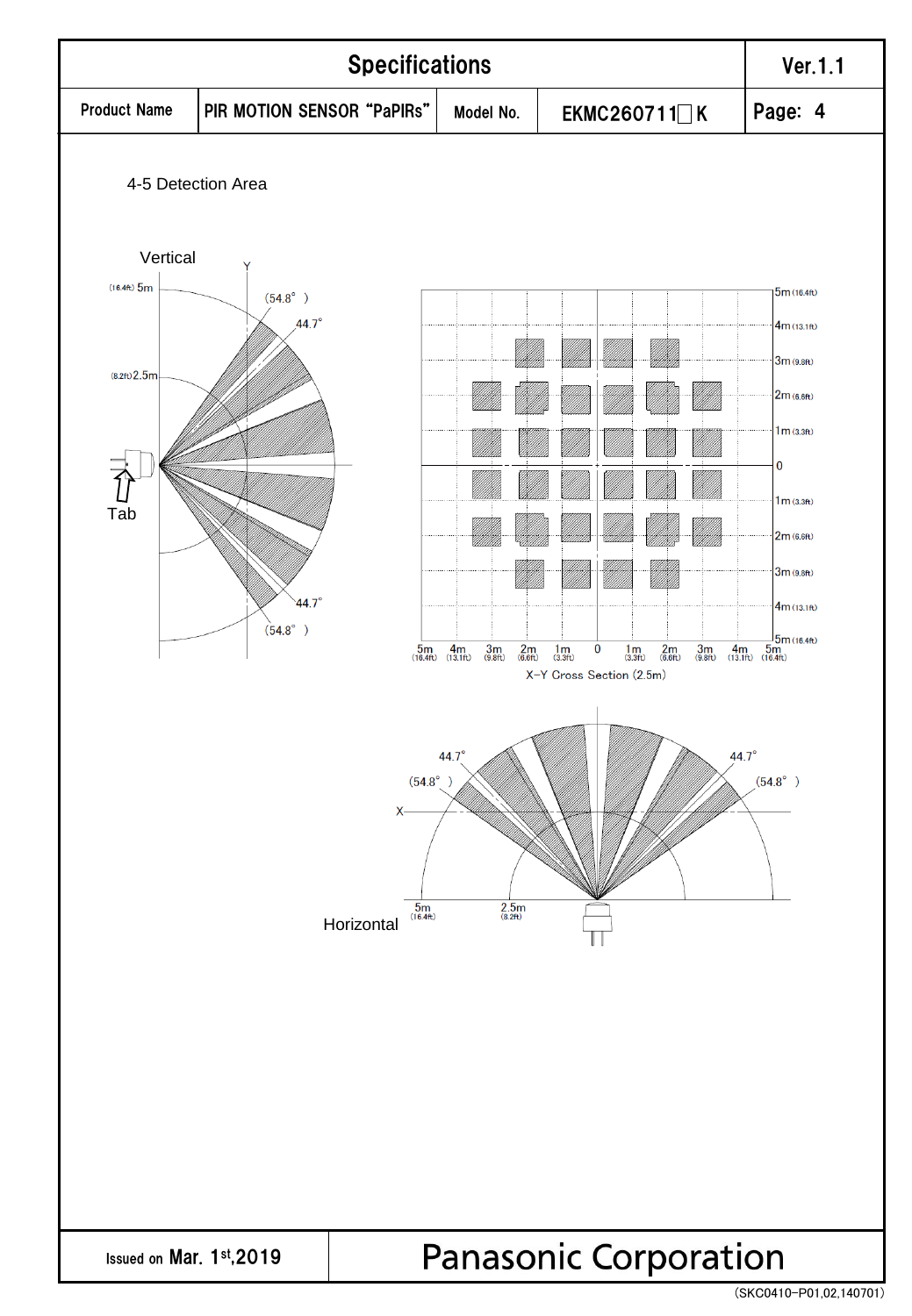

<sup>(</sup>SKC0410-P01,02,140701)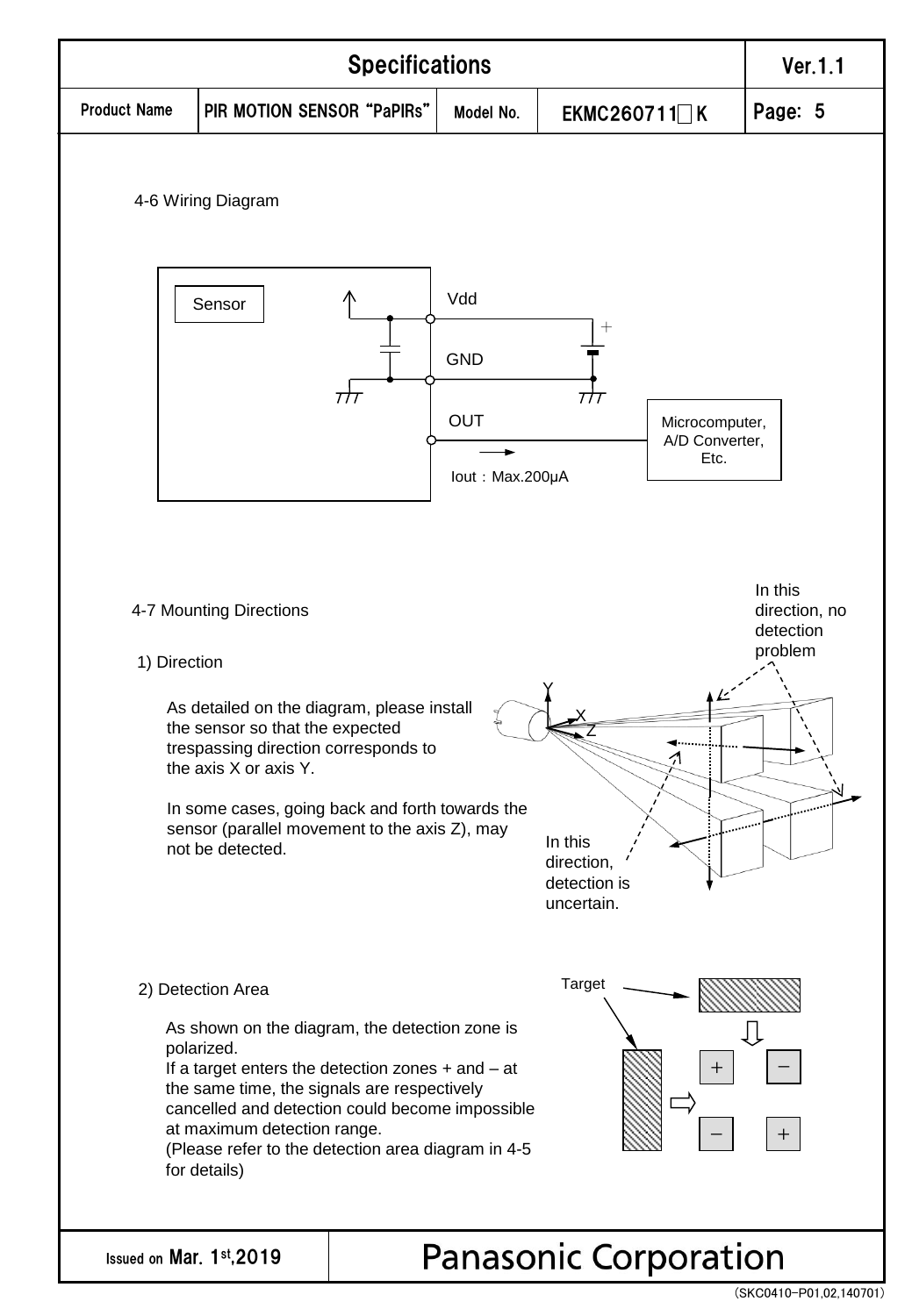|                     | Ver. 1.1                   |           |                     |         |
|---------------------|----------------------------|-----------|---------------------|---------|
| <b>Product Name</b> | PIR MOTION SENSOR "PaPIRs" | Model No. | EKMC260711 $\neg K$ | Page: 6 |

#### 5. Safety Precautions

Head the following precautions to prevent injury or accidents.

- 1) Do not use these sensors under any circumstance in which the range of their ratings, environment conditions or other specifications are exceeded. Using the sensors in any way which causes their specifications to be exceeded may generate abnormally high levels of heat, emit smoke, etc., resulting in damage to the circuitry and possibly causing an accident.
- 2) Our company is committed to making products of the highest quality and reliability. Nevertheless, all electrical components are subject to natural deterioration, and durability of a product will depend on the operating environment and conditions of use. Continued use after such deterioration could lead to overheating, smoke or fire. Always use the product in conjunction with proper fire-prevention, safety and maintenance measures to avoid accidents, reduction in product life expectancy or break-down.
- 3) Before connecting, check the pin layout by referring to the connector wiring diagram, specifications diagram, etc., to verify that the connector is connected properly. Mistakes made in connection may cause unforeseen problems in operation, generate abnormally high levels of heat, emit smoke, etc., resulting in damage to the circuitry.
- 4) Do not use any motion sensor which has been disassembled or remodeled.
- 5) Failure modes of sensors include short-circuiting, open-circuiting and temperature rises. If this sensor is to be used in equipment where safety is a prime consideration, examine the possible effects of these failures on the equipment concerned, and ensure safety by providing protection circuits or protection devices. Example :
	- ・Safety equipments and devices
	- ・Traffic signals
	- ・Burglar and disaster prevention

Issued on Mar. 1st,2019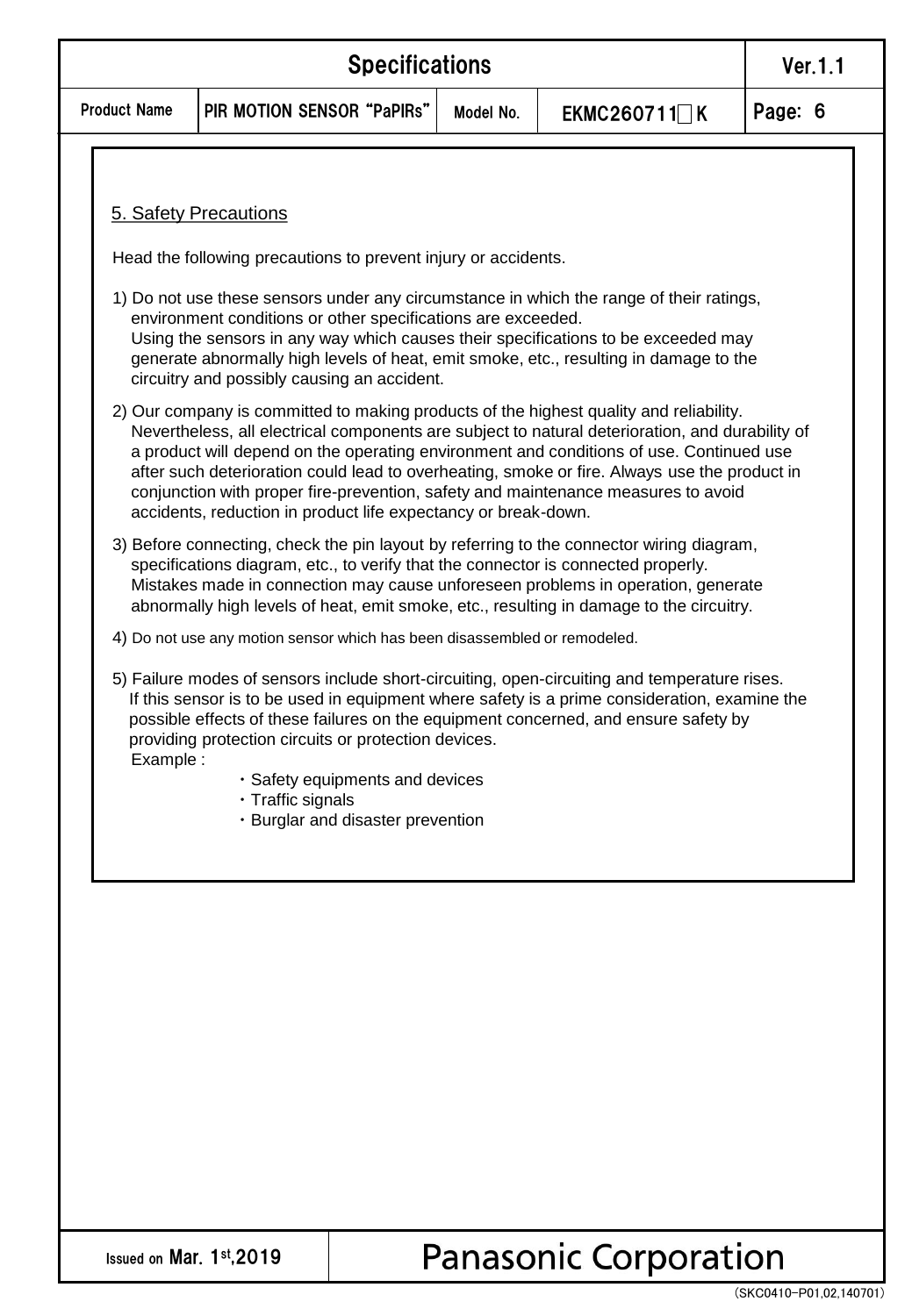|                            | Ver. 1.1                                                                                                                                                                                                                                                                                                                                                                                                                                                           |           |                     |         |  |  |  |  |
|----------------------------|--------------------------------------------------------------------------------------------------------------------------------------------------------------------------------------------------------------------------------------------------------------------------------------------------------------------------------------------------------------------------------------------------------------------------------------------------------------------|-----------|---------------------|---------|--|--|--|--|
| <b>Product Name</b>        | PIR MOTION SENSOR "PaPIRs"                                                                                                                                                                                                                                                                                                                                                                                                                                         | Model No. | EKMC260711 $\Box$ K | Page: 7 |  |  |  |  |
|                            | <b>6.Operating Precautions</b>                                                                                                                                                                                                                                                                                                                                                                                                                                     |           |                     |         |  |  |  |  |
| 6-1 Basic Principles       |                                                                                                                                                                                                                                                                                                                                                                                                                                                                    |           |                     |         |  |  |  |  |
|                            | PaPIRs is a pyroelectric infrared sensor that detects variations in infrared rays.<br>However, it may not detect in the following cases: lack of movement, no temperature change in the<br>heat source. Besides, it could also detect the presence of heat sources other than a human body.<br>Efficiency and reliability of the system may vary depending on actual operating conditions:                                                                         |           |                     |         |  |  |  |  |
| 1)                         | Detecting heat sources other than the human body, such as:                                                                                                                                                                                                                                                                                                                                                                                                         |           |                     |         |  |  |  |  |
|                            | a) small animals entering the detection area<br>b) When a heat source for example sun light, incandescent lamp, car headlights etc, or strong light<br>beam hit the sensor regardless inside or outside the detection area.<br>c) Sudden temperature change inside or around the detection area caused by hot or cold wind<br>from HVAC, or vapor from the humidifier, etc.                                                                                        |           |                     |         |  |  |  |  |
|                            | 2) Difficulty in sensing the heat source                                                                                                                                                                                                                                                                                                                                                                                                                           |           |                     |         |  |  |  |  |
|                            | a) Glass, acrylic or similar materials standing between the target and the sensor may not allow<br>a correct transmission of infrared rays,<br>b) Non-movement or quick movements of the heat source inside the detection area.<br>(Please refer to 4-1 for details about movement speed.)                                                                                                                                                                         |           |                     |         |  |  |  |  |
|                            | 3) Expansion of the detection area                                                                                                                                                                                                                                                                                                                                                                                                                                 |           |                     |         |  |  |  |  |
|                            | In case of considerable difference in the ambient temperature and the human body temperature,<br>detection area may be wider apart from the configured detection area.                                                                                                                                                                                                                                                                                             |           |                     |         |  |  |  |  |
| 4)                         | Malfunction / Detection error                                                                                                                                                                                                                                                                                                                                                                                                                                      |           |                     |         |  |  |  |  |
|                            | Unnecessary detection signal might be outputted, on rare occasions, come from sudden outbreak<br>output due to the nature of pyro-electric element. When the application does not accept such<br>condition strictly, please implement the countermeasure by introducing pulse count circuit etc.                                                                                                                                                                   |           |                     |         |  |  |  |  |
|                            | 6-2 Optimal Operating Environment Conditions                                                                                                                                                                                                                                                                                                                                                                                                                       |           |                     |         |  |  |  |  |
| 1)<br>2)<br>3)<br>4)<br>5) | Temperature : Please refer to the maximum rated values of 4-2.<br>Humidity Degree : 15~85% Rh (Avoid condensation or freezing of this product)<br>Pressure: 86~106kPa<br>Overheating, oscillations, shocks can cause the sensor to malfunction.<br>This sensor is not waterproof or dustproof. Avoid use in environments subject to excessive<br>moisture, condensation, frost, containing salt air or dust.<br>6) Avoid use in environments with corrosive gases. |           |                     |         |  |  |  |  |
|                            |                                                                                                                                                                                                                                                                                                                                                                                                                                                                    |           |                     |         |  |  |  |  |
|                            |                                                                                                                                                                                                                                                                                                                                                                                                                                                                    |           |                     |         |  |  |  |  |

Issued on Mar. 1st,2019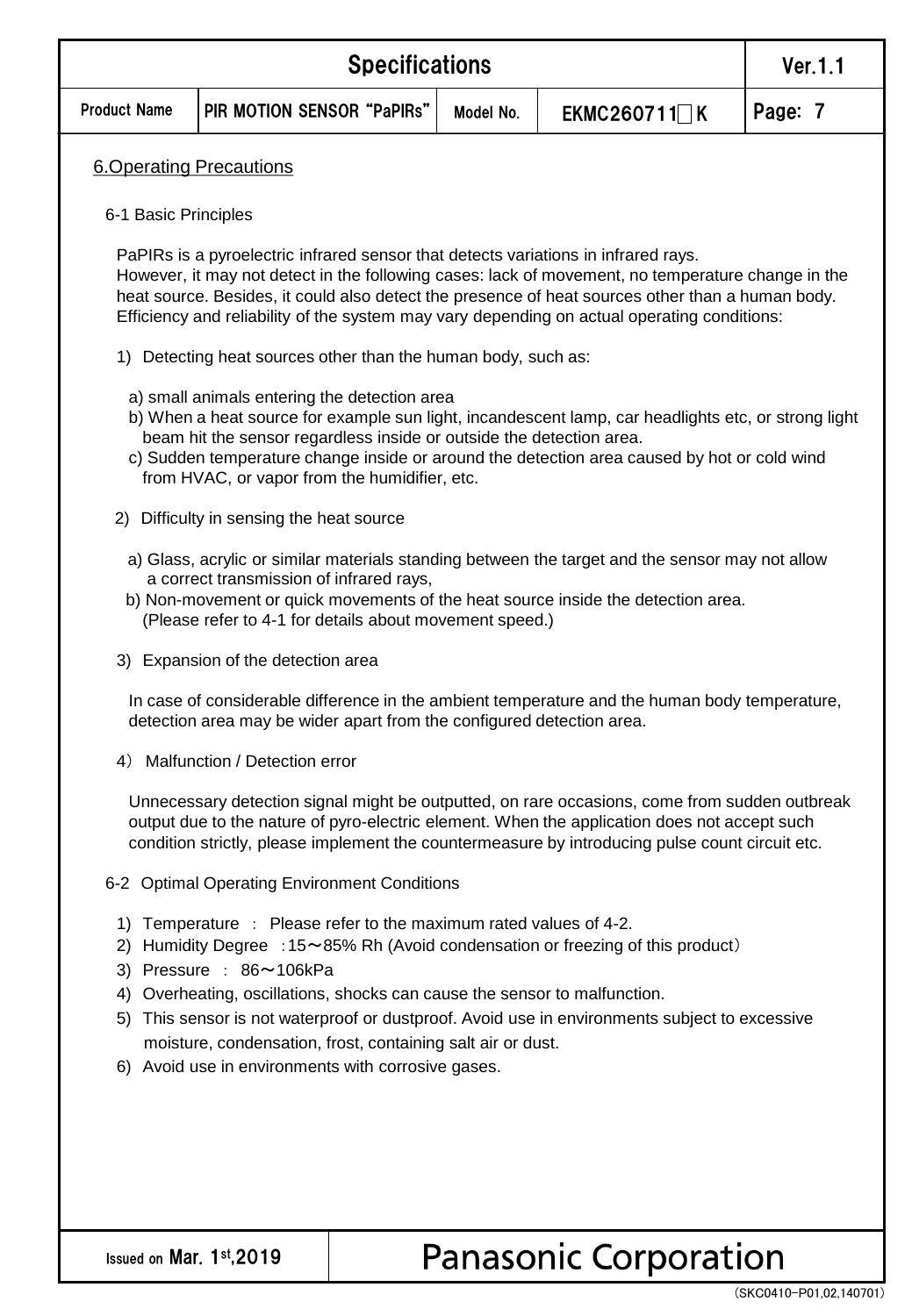|                     | <b>Specifications</b>                                                                                                                                                                                                                                                                                                                                                                                                 |                                                                                                                                                       |                                                               |           |                                                                                                                                                                               |         |  |
|---------------------|-----------------------------------------------------------------------------------------------------------------------------------------------------------------------------------------------------------------------------------------------------------------------------------------------------------------------------------------------------------------------------------------------------------------------|-------------------------------------------------------------------------------------------------------------------------------------------------------|---------------------------------------------------------------|-----------|-------------------------------------------------------------------------------------------------------------------------------------------------------------------------------|---------|--|
| <b>Product Name</b> |                                                                                                                                                                                                                                                                                                                                                                                                                       | PIR MOTION SENSOR "PaPIRs"                                                                                                                            |                                                               | Model No. | EKMC260711   K                                                                                                                                                                | Page: 8 |  |
|                     |                                                                                                                                                                                                                                                                                                                                                                                                                       | 6-3 Handling Cautions                                                                                                                                 |                                                               |           |                                                                                                                                                                               |         |  |
|                     | 1) Do not solder with a soldering iron above $350^{\circ}C(662^{\circ}F)$ , or for more than 3 seconds.<br>This sensor should be hand soldered.                                                                                                                                                                                                                                                                       |                                                                                                                                                       |                                                               |           |                                                                                                                                                                               |         |  |
| 2)                  |                                                                                                                                                                                                                                                                                                                                                                                                                       |                                                                                                                                                       |                                                               |           | To maintain stability of the product, always mount on a printed circuit board.                                                                                                |         |  |
| 3)                  |                                                                                                                                                                                                                                                                                                                                                                                                                       | performance.                                                                                                                                          |                                                               |           | Do not use liquids to wash the sensor. If washing fluid gets through the lens, it can reduce                                                                                  |         |  |
| 4)                  |                                                                                                                                                                                                                                                                                                                                                                                                                       | Do not use a sensor after it fell on the ground.                                                                                                      |                                                               |           |                                                                                                                                                                               |         |  |
|                     |                                                                                                                                                                                                                                                                                                                                                                                                                       | the pins and be very careful when operating the product.                                                                                              |                                                               |           | 5) The sensor may be damaged by $\pm 200$ volts of static electricity. Avoid direct hand contact with                                                                         |         |  |
|                     |                                                                                                                                                                                                                                                                                                                                                                                                                       | noise disturbances.                                                                                                                                   |                                                               |           | 6) When wiring the product, always use shielded cables and minimize the wiring length to prevent                                                                              |         |  |
| 7)                  | The inner circuit board could be destroyed by a voltage surge. Use of surge absorption elements<br>is highly recommended.<br>Surge resistance : below the power supply voltage value indicated in the maximum rated<br>values section.                                                                                                                                                                                |                                                                                                                                                       |                                                               |           |                                                                                                                                                                               |         |  |
|                     | 8) Please use a stabilized power supply. Power supply noise can cause operating errors.<br>Noise resistance : $\pm 20V$ or less (Square waves with a width of 50ns or 1µs)<br>To reduce the effect of power supply noise, install a capacitor on the sensor's power supply pin.                                                                                                                                       |                                                                                                                                                       |                                                               |           |                                                                                                                                                                               |         |  |
|                     |                                                                                                                                                                                                                                                                                                                                                                                                                       | 9) Operating errors can be caused by noise from static electricity, lightning, cell phone, amateur<br>radio, broadcasting offices etc                 |                                                               |           |                                                                                                                                                                               |         |  |
|                     |                                                                                                                                                                                                                                                                                                                                                                                                                       |                                                                                                                                                       |                                                               |           | 10) Detection performance can be reduced by dirt on the lens, please be careful.                                                                                              |         |  |
|                     |                                                                                                                                                                                                                                                                                                                                                                                                                       |                                                                                                                                                       |                                                               |           | 11) The lens is made of soft materials (Polyethylene). Please avoid adding weight or impacts that<br>might change its shape, causing operating errors or reduced performance. |         |  |
|                     | 12) Operating "temperatures" and "humidity level" are suggested to prolong usage. However, they do<br>not guarantee durability or environmental resistance. Generally, high temperatures or high<br>humidity levels will accelerate the deterioration of electrical components. Please consider both<br>the planned usage and environment to determine the expected reliability and length of life of the<br>product. |                                                                                                                                                       |                                                               |           |                                                                                                                                                                               |         |  |
|                     |                                                                                                                                                                                                                                                                                                                                                                                                                       | 13) Do not attempt to clean this product with any detergent or solvent, such as benzene or alcohol,<br>as these can cause shape or color alterations. |                                                               |           |                                                                                                                                                                               |         |  |
|                     | 14) Avoid storage in high, low temperature or liquid environments. As well, avoid storage in<br>environments containing corrosive gas, dust, salty air etc. It could cause performance<br>deterioration and the sensor's main part or the metallic connectors could be damaged.                                                                                                                                       |                                                                                                                                                       |                                                               |           |                                                                                                                                                                               |         |  |
|                     |                                                                                                                                                                                                                                                                                                                                                                                                                       | 15) Storage conditions<br>Temperature:<br>Humidity:<br>Please use within 1 year after products delivery.                                              | $+5 \sim +40^{\circ}C$ (+41 $\sim$ +104° F)<br>$30 \sim 75\%$ |           |                                                                                                                                                                               |         |  |
|                     |                                                                                                                                                                                                                                                                                                                                                                                                                       |                                                                                                                                                       |                                                               |           |                                                                                                                                                                               |         |  |
|                     |                                                                                                                                                                                                                                                                                                                                                                                                                       | Issued on Mar. 1st, 2019                                                                                                                              |                                                               |           | <b>Panasonic Corporation</b>                                                                                                                                                  |         |  |

(SKC0410-P01,02,140701)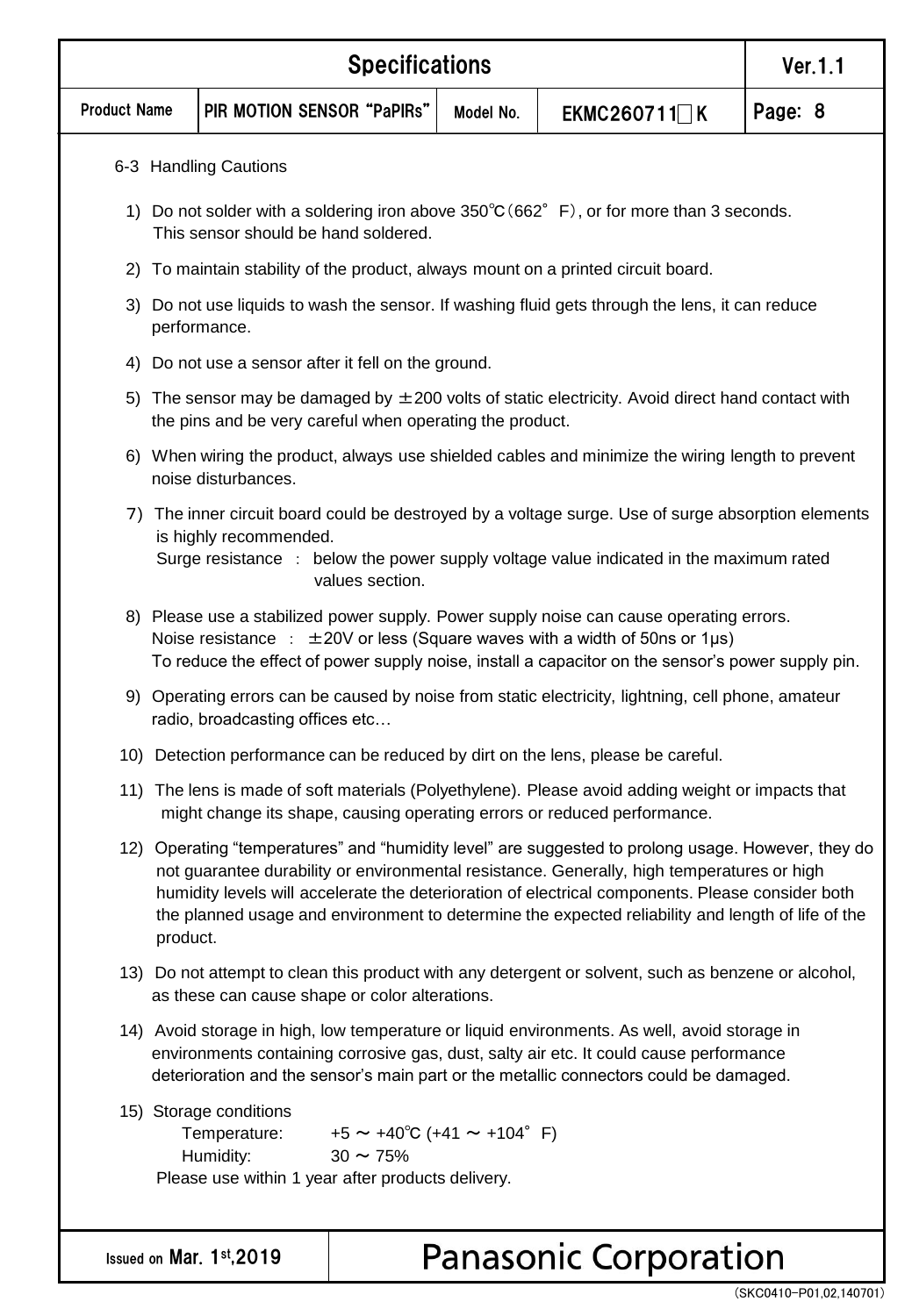